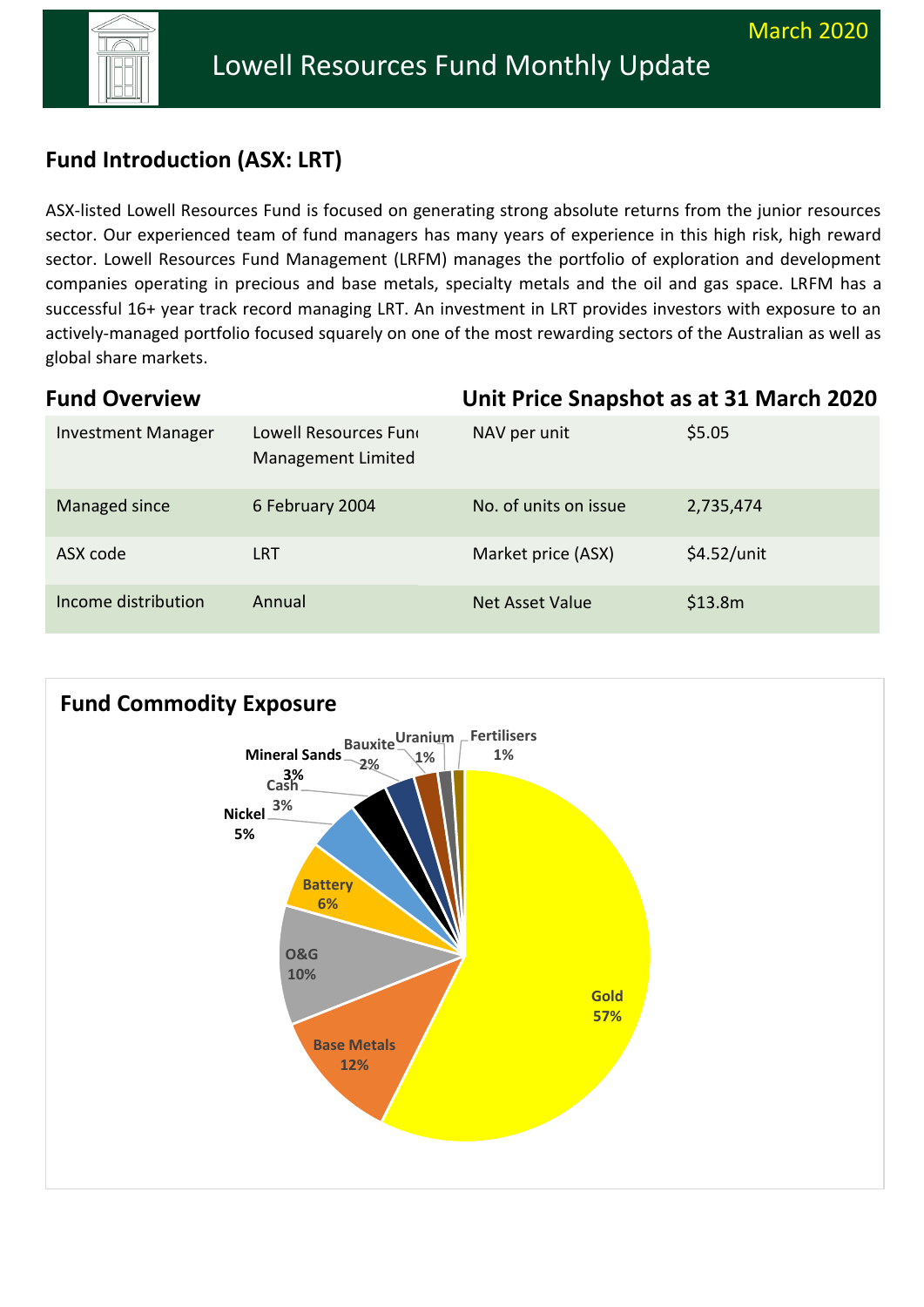

## **Fund Performance Summary**

- While most sectors crashed in March, the LRT continues to strongly outperform the small resources index with a net 18% out performance over the last 12 months. The Fund's NAV per unit was \$5.05 at 31 March 2020 vs \$6.11 as at 29 February 2020.
- Unit price of the ASX listed LRT units at month end was \$5.05/unit, representing a 10.5% discount to underlying NAV.
- The Fund's NAV at the end of the month was approximately \$13.8 million.

# **Fund Top Holdings**

During March, as a result of relative strength in gold prices and associated gold equities, the Fund's weighting to gold continued to increase, up to 57%. The Fund's largest holding De Grey Mining announced further excellent drill intercepts at its Hemi deposit in the Pilbara. Hemi is now one of the most exciting gold discoveries globally. While it is too early to determine the size of the deposit, the widths, continuity and grade indicate it could be multiples of De Grey's existing 1.7Moz resource base.

Cardinal Resources received an all-cash non-binding takeover proposal from unlisted Russian gold mining company Nordgold. There is no certainty that such a takeover will proceed, however Nordgold has acquired 19.9% of Cardinal and the proposal would be to acquire the remaining shares at A\$0.45775/sh, a 40% premium to Cardinal's 31 March closing price.

Musgrave Minerals continued its drilling program at the Cue gold project in WA, with further thick high-grade drill-intersections in the Twilight-Link Lode structure. Similarly, Oklo Resources announced ongoing thick high grade gold intersections from the SK1 North prospect in Western Mali.

Finally, Liontown Resources continues to expand and confirm its world class high grade lithium spodumene deposit at Kathleen Valley in WA.

| Company                   | <b>Commodity</b> | % of gross investments |
|---------------------------|------------------|------------------------|
| De Grey Mining            | Gold             | 13.9%                  |
| <b>Cardinal Resources</b> | Gold             | 7.1%                   |
| <b>Musgrave Minerals</b>  | Gold             | 6.0%                   |
| Liontown Resources        | Lithium          | 5.1%                   |
| <b>Oklo Resources</b>     | Gold             | 5.0%                   |
| Cash                      |                  | 4.5%                   |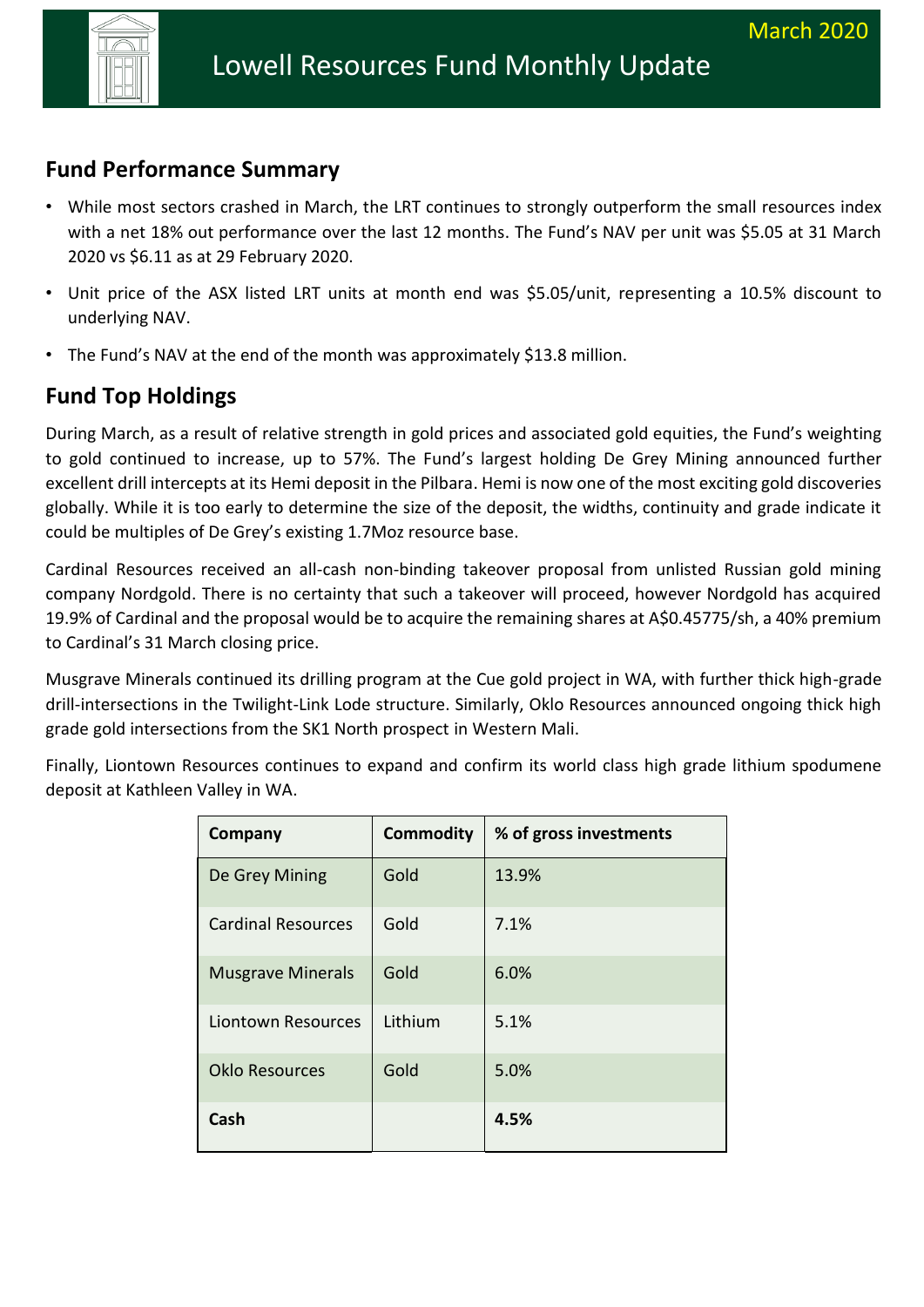

# **March 2020 Portfolio Changes**

The Fund took advantage of opportunities to increase its exposure to gold during the month, at equity prices deeply discounted to recent highs. Positions in a number of gold exploration companies were increased, including:

- Apollo Consolidated: 1Moz maiden resource estimate at the Rebecca gold deposit in WA;
- Oklo Resources: maiden resource estimate expected this quarter at the high grade Dandoko project in West Africa;
- Saturn Metals: update to the 780,000 ounce gold resource at the Apollo Hill deposit in WA expected mid-2020;
- Middle Island Resources: owner of the Sandstone gold plant in WA, in an area subject to neighbouring M&A activity

# **Comparison Performance**

The Fund was subject to the global Corona-virus equity markets crash during March. However, in the 12 months to 31<sup>st</sup> March 2020, the Lowell Resources Fund significantly outperformed the benchmark by 18.4% The S&P/ASX Small Resources Index return of -28.9% (i.e. negative) compared to a -10.5% change in underlying net asset value per unit (after fees and expenses) for the Fund.

| 12 <sub>l</sub><br><b>Performance</b> | unit     | Month LRT Change in NAV per S&P/ASX Small Resources<br>Index (XSR.ASX) |
|---------------------------------------|----------|------------------------------------------------------------------------|
| 31 Mar 2019 - 31<br><b>Mar 2020</b>   | $-10.5%$ | $-28.9%$                                                               |

The ASX trade unit price of LRT at the end of the month was \$4.52/unit, compared to \$4.91/unit at the end of February.

### **WARNING**

The information given by Lowell Resources Funds Management Ltd "LRFM" (ACN 006 769 982, AFSL 345674) is general information only and is not intended to be advice. You should therefore consider whether the information is appropriate to your needs before acting on it, seeking advice from a financial adviser or stockbroker as necessary.

### **DISCLAIMER**

Cremorne Capital Limited (ACN 006 844 588, AFSL No: 241175) is the responsible entity of the Lowell Resources Fund (ARSN 093 363 896). You should obtain and consider a copy of the product disclosure statement relating to the Lowell Resources Fund before acquiring the financial product. You may obtain a product disclosure statement from Cremorne Capital Limited at [www.cremornecapital.com/lrf-pds/.](http://www.cremornecapital.com/lrf-pds/) To the extent permitted by law, Cremorne Capital Limited and Lowell Resources Funds Management, its employees, consultants, advisers, officers and authorised representatives are not liable for any loss or damage arising as a result of reliance placed on the contents of this document. Past performance is not a reliable indicator of future performance. The investment objective is not a forecast and returns are not guaranteed.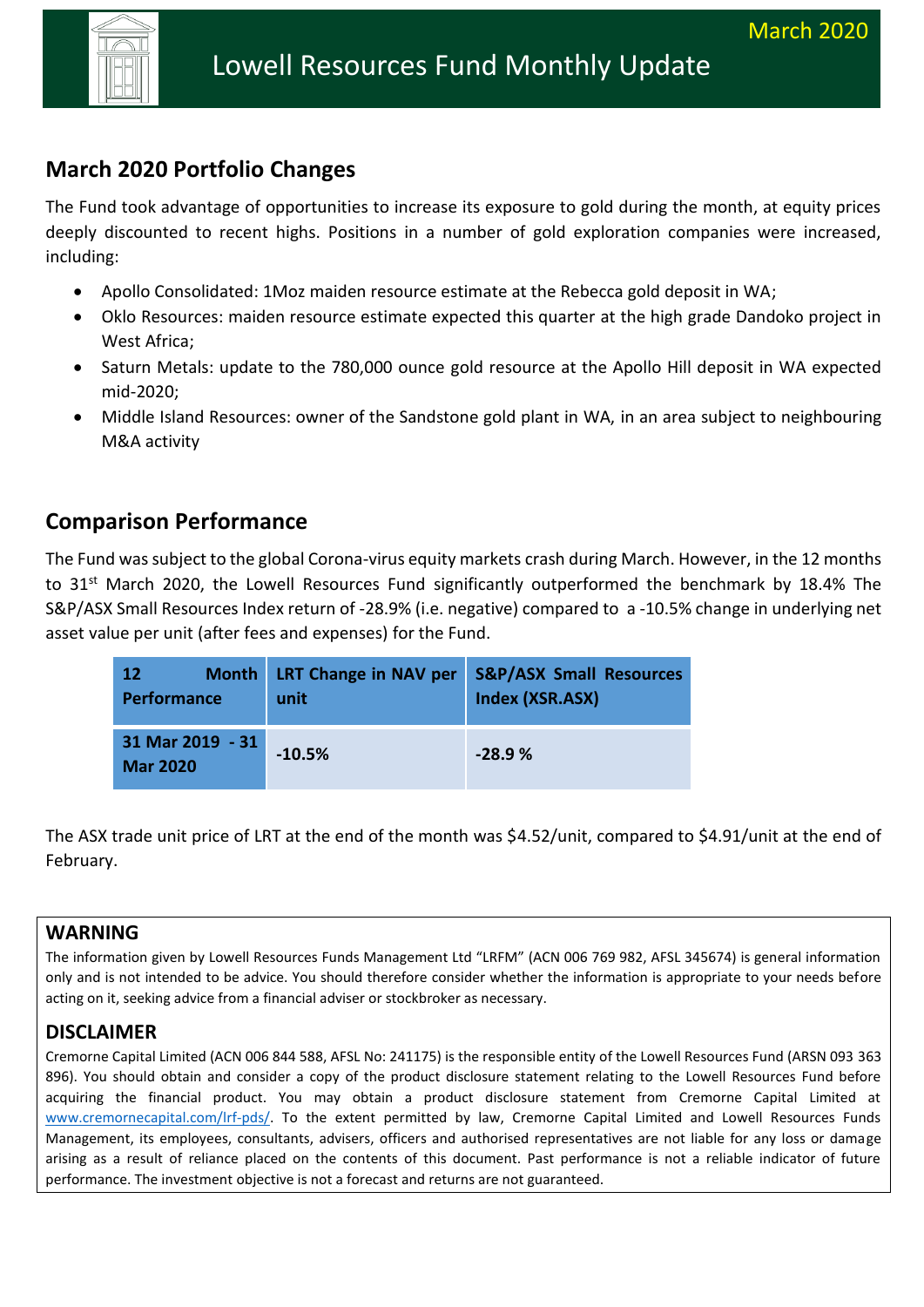

# **LRFM March 2020 Market Commentary**

## **Fund interview and interview and interview and interview and interview and interview**  $\mathbf{r}$

The slowdown in the global economy currently underway may evolve into a full-blown recession, with commensurate reduction in demand for industrial materials. But other assets are likely to prosper under these conditions. The LRF portfolio is being adjusted to adapt to these changing circumstances.

The deluge of liquidity being injected by central banks to counter the disinflationary impact of falling prices has enhanced the appeal of precious metals, as has been the case during past crises. We anticipate that gold will appreciate significantly, but only after an end to the current spate of panic selling which is affecting all sectors – in large part arising from pre-existing overleveraged speculation.

Redemption of ETFs and other passive investment funds has necessitated the sale of underlying securities, including high-quality gold and other precious metal stocks, a process that is likely to reverse once the market settles. The LRF portfolio is therefore heavily overweight gold stocks, but also maintains a holdings of other high-quality junior mining & explorations stocks.

Beyond the short to medium term, the fundamentals for key metals such as copper and nickel are bullish, and we also anticipate a strong rebound in the energy sector in due course. But the dichotomy between beatendown industrial resources and relatively buoyant precious metals is likely to persist during the downturn – the duration of which will be, to a large degree, dependent on the economic response to unprecedented global stimulus.

A "V-shaped" recovery in 6-12 months would be optimal; a considerably longer U-shaped, or even worse an Lshaped recovery, would be more painful. These are indeed uncharted waters, triggered by the pandemic but exposing the risk inherent in over-priced financial assets in increasingly vulnerable debt-burdened economies.

#### **Coronavirus Crisis**

The flight to US dollars also occurred during the 2008 GFC, with the notable difference that the speed of the fall in 2020 has been very fast. Markets reacted very quickly and do so faster all the time, so a future recovery maybe sharper as well. Secondly, this crisis is affecting the fundamentals of business rather than being a financial credit implosion. Governments are stimulating, but at the same time economic activity is curtailed by higher unemployment and lower company earnings. Its reminiscent of a car being driven with one foot jammed on the brake and another on the accelerator – something has to give.

#### **Economic Stimulus**

In response to the pandemic, the US Federal Reserve announced quantitative easing comprising "unlimited asset purchases", while Congress has signed off on US\$2trn of stimulus. US 1 and 3 month treasury bond interest rates fell below zero as a result. Despite this, the US dollar strengthened as other countries followed suit and all assets classes were sold as investors sought liquidity and safety in US dollars and US Treasury bonds. Australia has followed suit with a \$130 bn wages policy, to be accompanied by other stimulus measures. Other world economies have implemented fiscal and monetary policies aimed at cushioning the impact of the downturn.

It remains to be seen to what extent these measures will prove effective. In any event, they come at a cost of increasing the future debt burden. The US Federal Reserve Bank is supporting the debt market by purchasing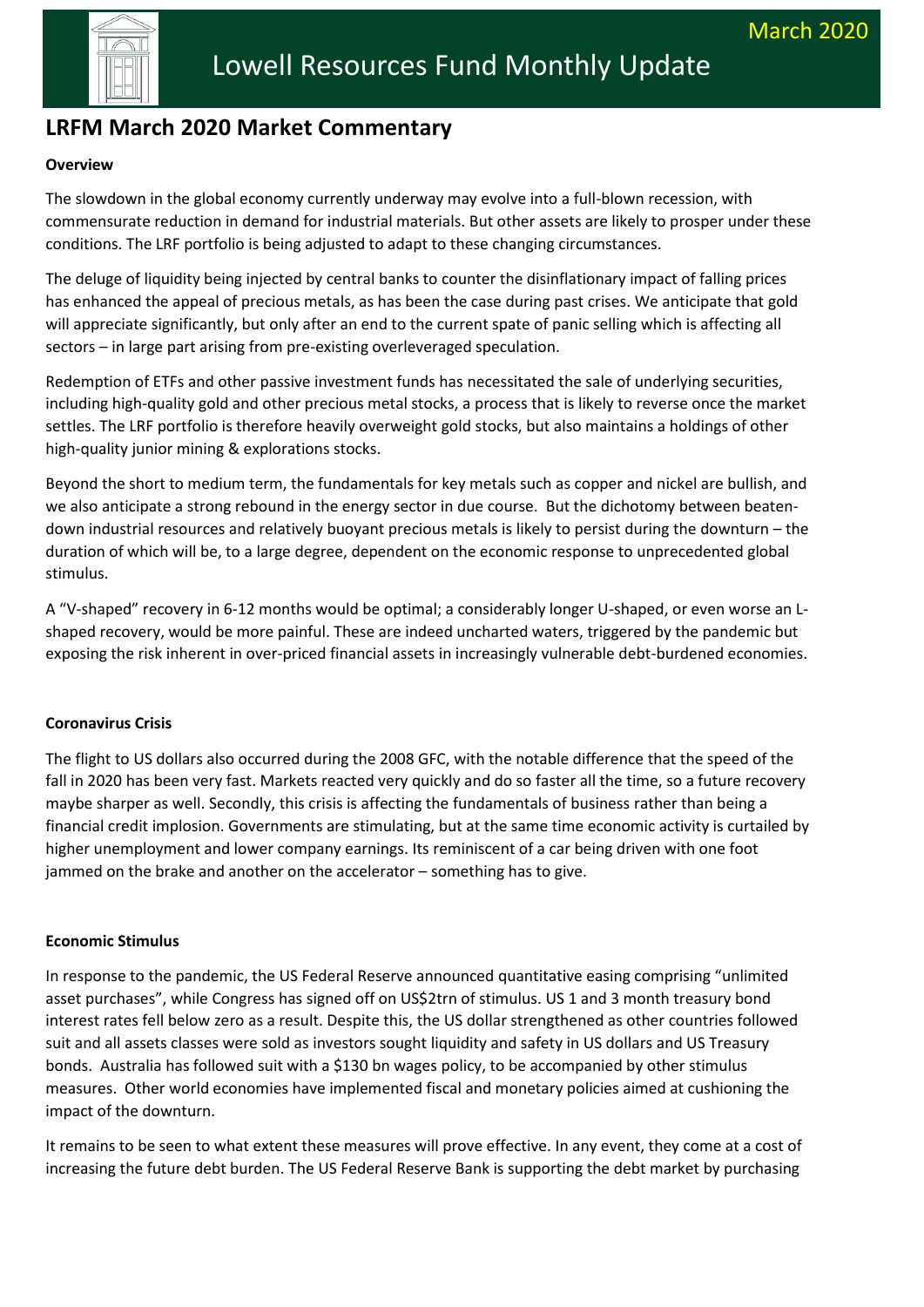

**Fund introduction (ASX: LRT)** securities and injecting funds, while boosting the Fed's balance sheet to record levels. Historically, this is bullish for precious metals.

### **Inflation or disinflation?**

Central Banks have embarked on a new and particularly aggressive round of quantitative easing involving both monetary and fiscal stimulus, and in the process are "printing" or creating currency at an unprecedented rate to counter the powerful deflationary forces of unemployment, disruption of supply chains, and corporate bankruptcies.

The flood of newly generated money dilutes its value and hence its purchasing power, leading to monetary inflation (more money required to buy the same goods), leading to generally higher asset prices, but not uniformly across the board. The impact of post-GFC (2008-09) monetary stimulus, for example, was manifest in significantly higher equity markets but a generally modest rise in consumer prices.

The risks today are rather different. Disrupted supply is expected to increase the cost of goods, quite drastically in some circumstances, at the same time that wages are suppressed by a pronounced decline in corporate profitability and default, in tandem with overleveraged, debt-laden balance sheets.

This toxic combination has been referred to in the past, e.g. 1970s, as stagflation - an outcome that is by no means assured. But given expectations or weak economic growth, government deficits and soaring debt burdens, the alternatives scenarios are not attractive. That is, apart from expectations of far higher prices of tangible assets such as precious metals in particular.

It is the Fund Manager's view that the current negative supply shock (reduced availability of goods), coupled with government attempts via aforementioned stimulus to keep spending at high levels, may exert upwards pressure on inflation. Other factors such as growing trade restrictions and efforts to protect supply chains will also help to push up prices.

On the other hand, there are large counterbalancing disinflationary forces such as growing unemployment and a dramatic fall in the oil price. Sectors with high levels of leverage - in particular real estate - may see substantial price falls.

#### **Gold**

A number of factors are suggestive of higher gold prices. There is a close correlation between gold and the Federal Reserve balance sheet, which is rocketing higher. Gold benefits from low real (inflation adjusted) interest rates, which are at record lows and will remain so if there is any hint of inflation. However, if deflation occurs, real interest rates (nominal interest rate less the rate of inflation) will rise and this would be negative for the gold price.

Gold is regarded as a safe haven second only to the US dollar, the current risk-off magnet. But unlike the dollar, which has lost most of its buying power over the past century, gold retains its value. Gold can prosper under inflationary or deflationary conditions; it is "antifragile" implying that unlike most assets, gold benefits from chaos. The current geopolitical uncertainty, political polarization, wealth disparity and low cost of money are all positive for the gold price. In all major non-US currencies, the gold price has reached record territory in Q1 2020 as a result.

### **Oil**

The oil market crashed in response to Russia and Saudi Arabia announcing they would abandon production cuts and increase supply, flooding the market at the same time that demand was collapsing with the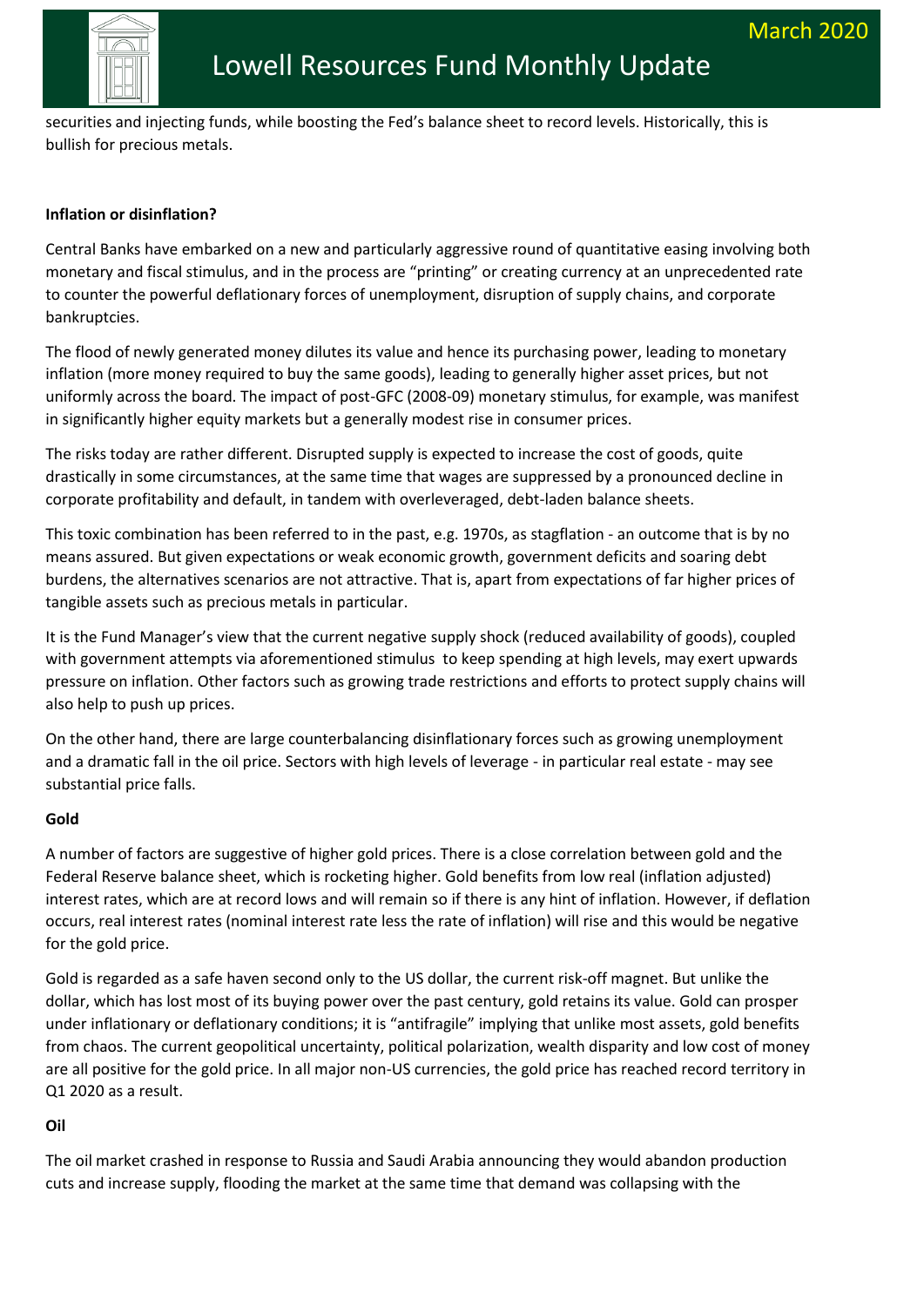

**Fund introduction (ASS: LATE INTERNATION (ASSESSMENT)** economic downturn. There are forecasts that storage capacity will be full in 2020, although to date there have been no signs of Saudi oil exports rising.

Longer term, there are few producing operations, or energy projects under development consideration, which can survive at sub-US\$30/bbl oil. Therefore we expect that the oil price will return to the US\$50/bbl oil, although in the short term there is a likelihood of even lower prices.

While negative for oil and gas companies, the fall in energy prices is beneficial to operations such as mining which can spend 30% - 40% of their operating costs on fuel. Moreover, China, as well as being the world's largest consumer of many metals, is the world's largest oil importer. Lower fuel prices will assist the Chinese economy and hence metal demand.

### **China**

High-profile Chinese investment bank CICC has cut its 2020 GDP growth forecast for the country to 2.7%, compared to the previous "official" target range of 6%. China is slowly returning to work. The Financial Times China Economic Activity Tracker shows activity bottomed around mid-February and is currently at approximately 70% compared to 1 January 2020.

Stockpiles of iron ore in Chinese ports are reported to be reducing, and prices for steel-making commodities metallurgical coal and manganese have been some of the strongest performers so far this calendar year. This augurs well for a rebound in the Chinese economy. Infrastructure spending measures of up to US\$7trn are reported to far outstrip those during the GFC.

### **Mine Suspensions**

A number of mines, mainly in the Americas and Africa, announced suspensions or reductions in output. Four major Canadian gold operations have been shut, while almost all operations in South Africa are on a 3 -week suspension. The suspensions in South America will affect copper concentrate production. Australian operations to date have been largely unaffected, possibly partly because most mines in Australia are either open-pit or underground decline (rather than shaft which requires close proximity of underground workers) although there have been a number of companies retracting 2020 guidance. Further, the preponderance of FIFO operations in Australia may make those mines vulnerable to Covid-19 travel restrictions.

### **Junior Resources Sector**

The junior resources sector always has a high risk-return ratio. The positive about investing in the preproduction sector at the moment is that exploration and pre-development expenditure is largely discretionary – companies are relatively easily able to curtail drill programs and reduce salaries. The metal in the ground will still be there when programs resume.

Assuming a company is not in production, it will be better placed if is well funded, and therefore doesn't need to tap the market for equity, or if it is in JV with well-funded partners which will continue to spend on their joint projects.

On the other hand, if companies are forced to raise funds right now, and the projects are good, we can see extreme value, particularly if the raising will provide more than just a few months of "stay alive" capital. A number of gold companies have raised substantial equity capital in late March at large discounts to their recent share price highs.

In short, the Fund's Management is positioning the portfolio for a volatile and rapidly changing market buffeted by unforeseeable forces as assets are re-priced according to the news of the day. In our view, conditions are increasingly favourable for gold, as well as platinum group metals and silver. Copper, nickel and